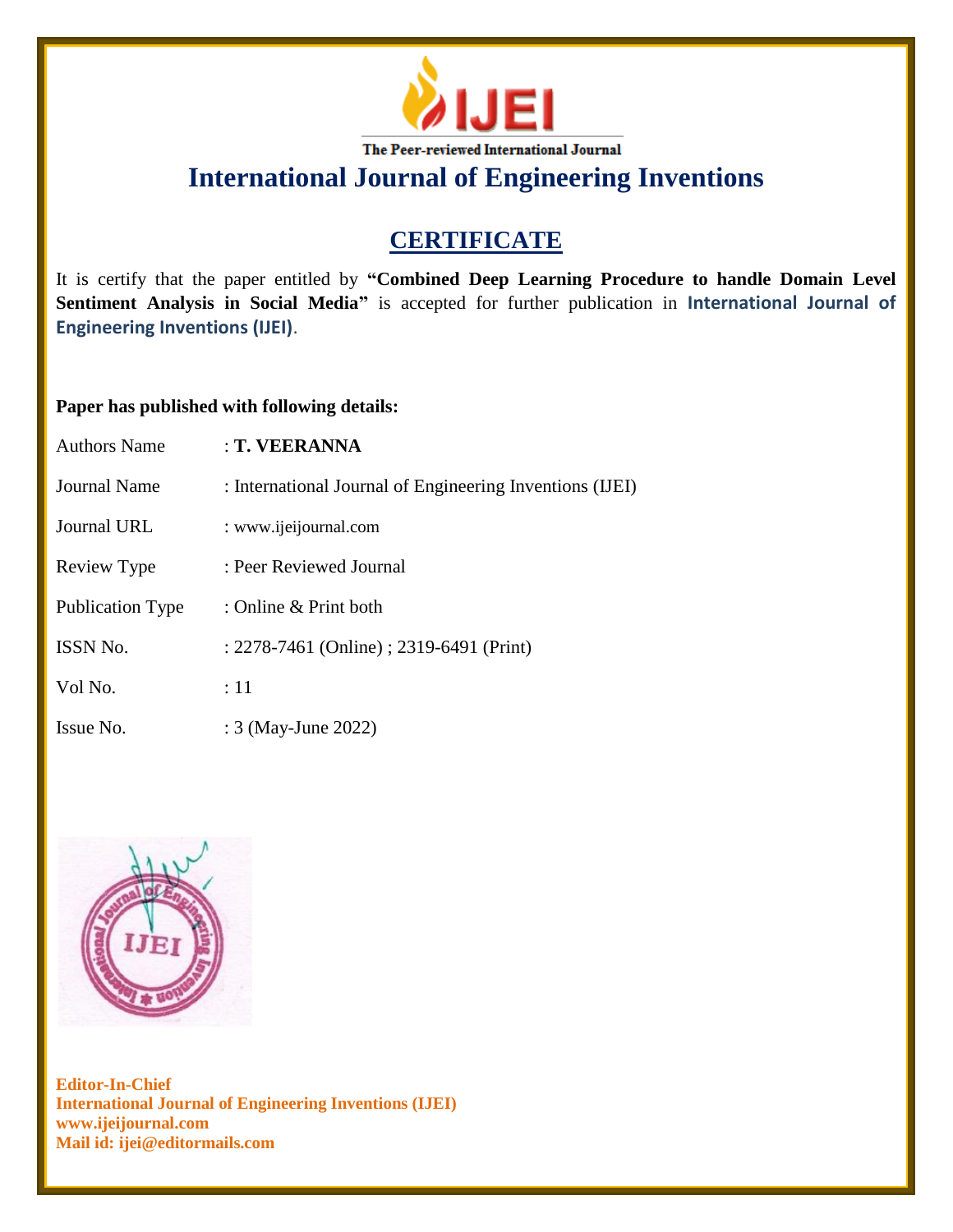

# **CERTIFICATE**

It is certify that the paper entitled by **"Combined Deep Learning Procedure to handle Domain Level Sentiment Analysis in Social Media"** is accepted for further publication in **International Journal of Engineering Inventions (IJEI)**.

## **Paper has published with following details:**

| <b>Authors Name</b>     | $\pm$ M. MADHAVI                                         |
|-------------------------|----------------------------------------------------------|
| Journal Name            | : International Journal of Engineering Inventions (IJEI) |
| Journal URL             | : www.ijeijournal.com                                    |
| Review Type             | : Peer Reviewed Journal                                  |
| <b>Publication Type</b> | : Online & Print both                                    |
| ISSN No.                | : 2278-7461 (Online) ; 2319-6491 (Print)                 |
| Vol No.                 | :11                                                      |
| Issue No.               | : 3 (May-June 2022)                                      |

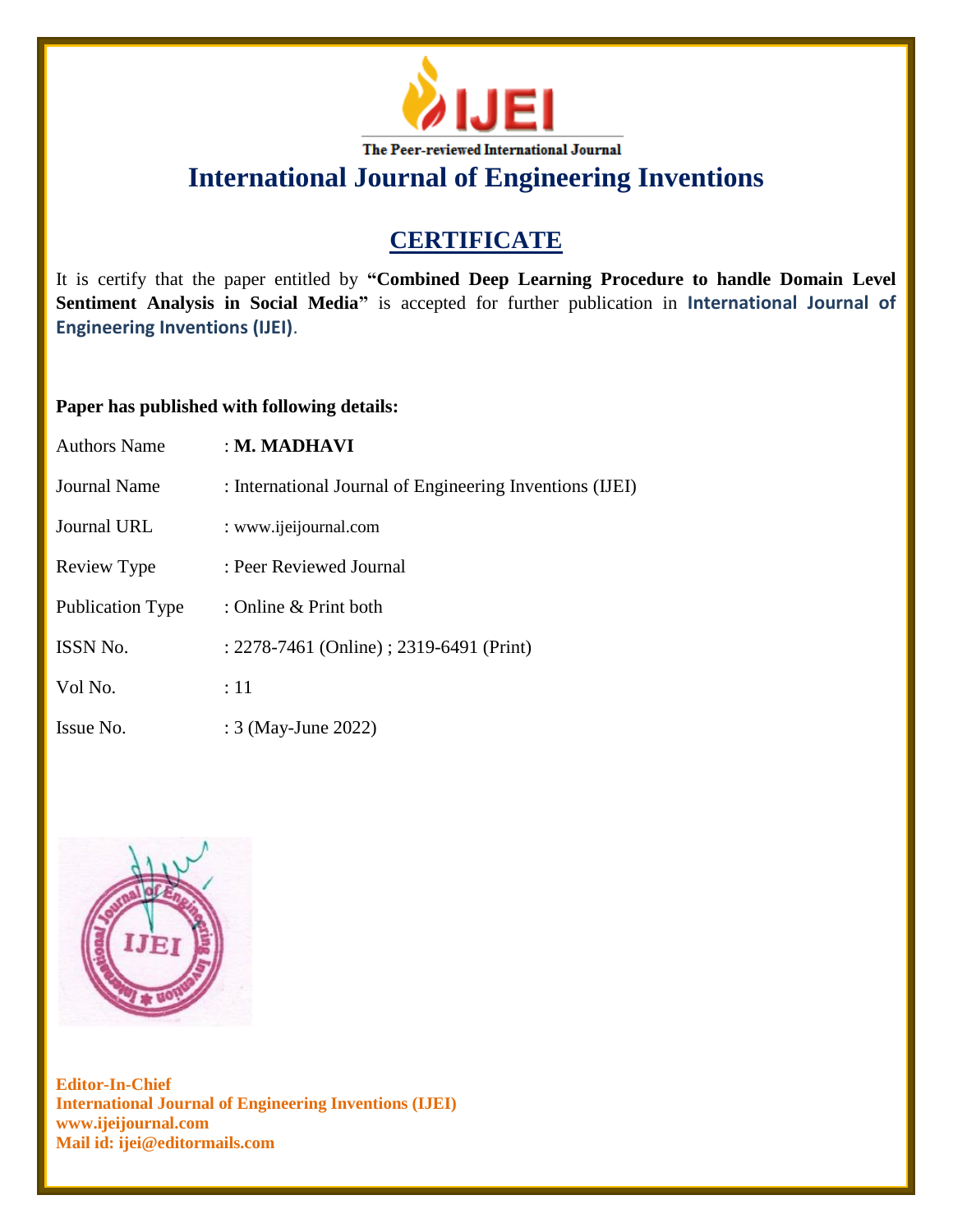

# **CERTIFICATE**

It is certify that the paper entitled by **"Combined Deep Learning Procedure to handle Domain Level Sentiment Analysis in Social Media"** is accepted for further publication in **International Journal of Engineering Inventions (IJEI)**.

## **Paper has published with following details:**

| <b>Authors Name</b>     | : G. ANUSHA                                              |
|-------------------------|----------------------------------------------------------|
| Journal Name            | : International Journal of Engineering Inventions (IJEI) |
| <b>Journal URL</b>      | : www.ijeijournal.com                                    |
| Review Type             | : Peer Reviewed Journal                                  |
| <b>Publication Type</b> | : Online & Print both                                    |
| ISSN No.                | : 2278-7461 (Online) ; 2319-6491 (Print)                 |
| Vol No.                 | :11                                                      |
| Issue No.               | : 3 (May-June 2022)                                      |

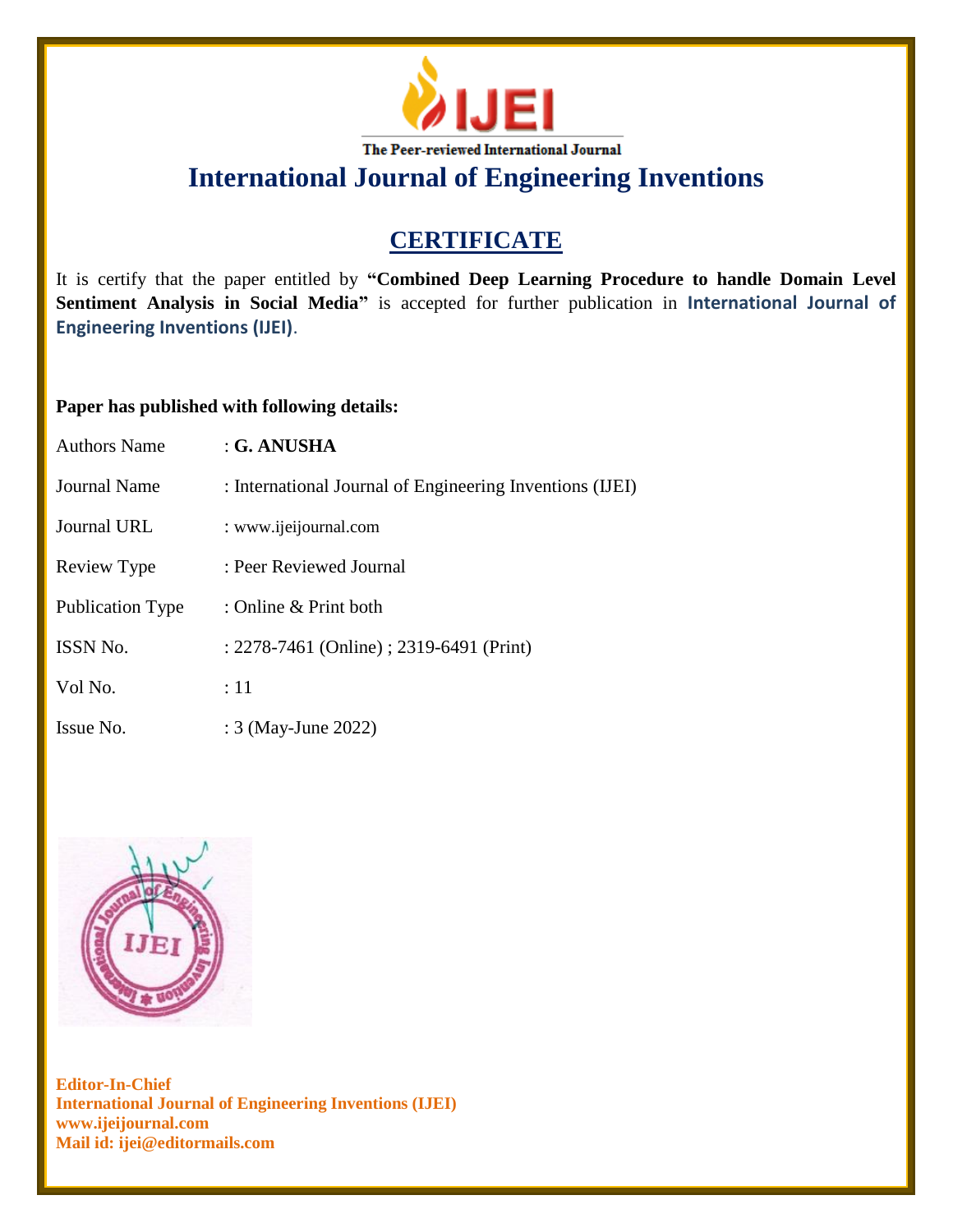

# **CERTIFICATE**

It is certify that the paper entitled by **"Combined Deep Learning Procedure to handle Domain Level Sentiment Analysis in Social Media"** is accepted for further publication in **International Journal of Engineering Inventions (IJEI)**.

## **Paper has published with following details:**

| <b>Authors Name</b>     | : M. BHAVANA                                             |
|-------------------------|----------------------------------------------------------|
| Journal Name            | : International Journal of Engineering Inventions (IJEI) |
| Journal URL             | : www.ijeijournal.com                                    |
| Review Type             | : Peer Reviewed Journal                                  |
| <b>Publication Type</b> | : Online & Print both                                    |
| ISSN No.                | : 2278-7461 (Online) ; 2319-6491 (Print)                 |
| Vol No.                 | :11                                                      |
| Issue No.               | : 3 (May-June 2022)                                      |